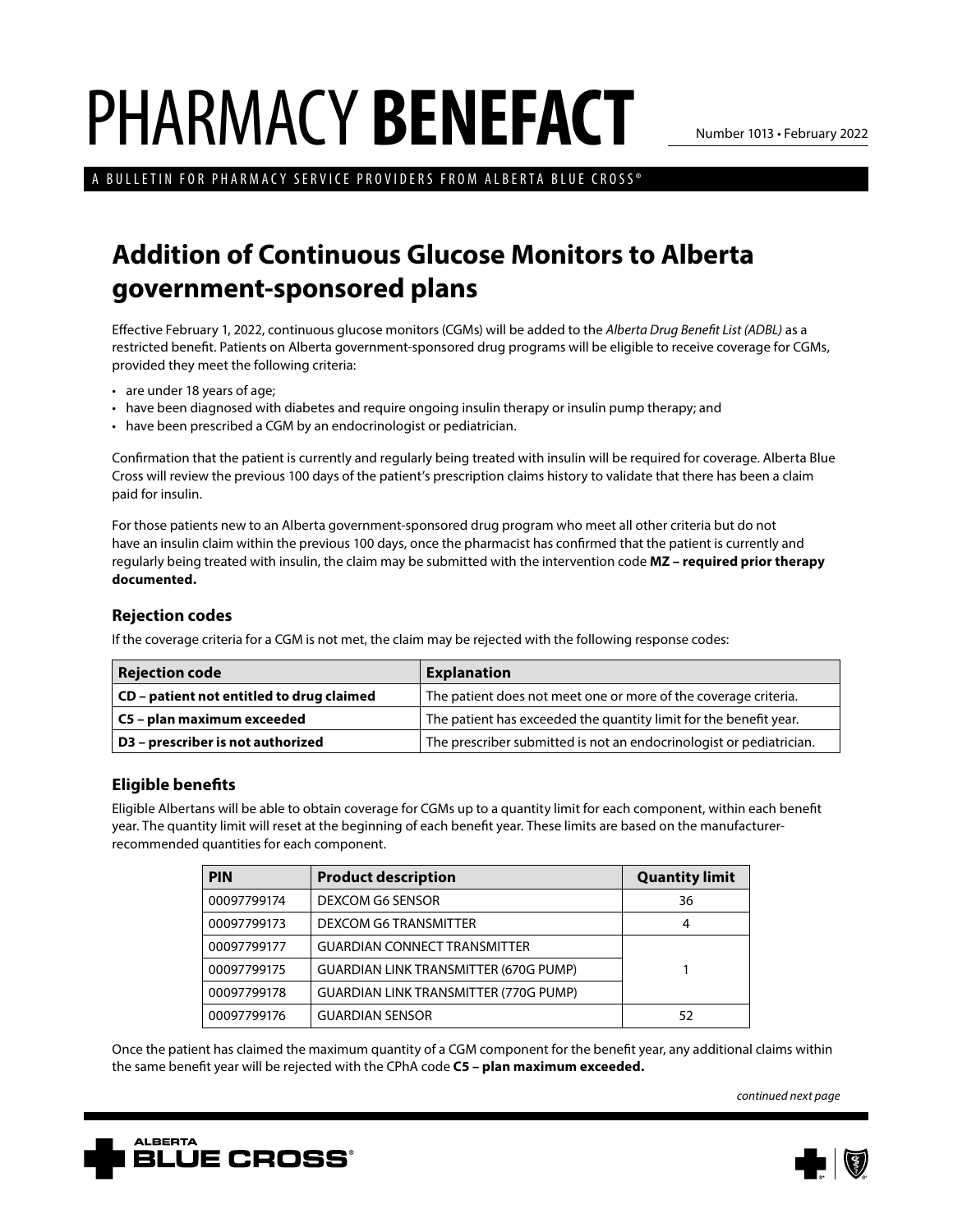*continued from previous page*

The payment eligibility will be the cost of the product—Manufacturer List Price (MLP) or Base Price—and Allowable Upcharge #1 plus a 10 per cent markup (Allowable Upcharge #2) and no additional charges.

Allowable Upcharge #2 must be modified to reflect a 10 per cent markup of the aggregate of the MLP or Base Price and Allowable Upcharge #1 for claims for any CGM.

Any claims that exceed these parameters will be rejected. Should a dispensing fee be claimed, it will be rejected with the response code **OL – maximum allowable dispensing fee exceeded.** If the Upcharge exceeds the allowable 10 per cent markup, the claim will be rejected with the response code **SE – maximum allowable upcharge exceeded.**

For the complete list of eligible products for government-sponsored drug plan, please refer to the online *interactive Drug Benefit List (iDBL)* available at **[ab.bluecross.ca/dbl/idbl\\_main1.php](https://ab.bluecross.ca/dbl/idbl_main1.php)**. This is a near real-time application and, as such, contains the most up-to-date information for eligible products for government-sponsored drug programs.

## **Submission of glucose monitoring systems for Alberta Blue Cross employer-sponsored group and individual health plans**

Effective February 1, 2022, all Alberta Blue Cross employer-sponsored group and individual health plan drug programs will also utilize the brand-specific Product Identification Numbers (PINs) for CGMs. Pharmacies will need to use the appropriate PIN assigned to the specific brand and CGM component.

| <b>PIN</b>  | <b>Product description</b>                   |
|-------------|----------------------------------------------|
| 00097799172 | <b>DEXCOM G6 RECEIVER</b>                    |
| 00097799174 | DEXCOM G6 SENSOR                             |
| 00097799173 | <b>DEXCOM G6 TRANSMITTER</b>                 |
| 00097799177 | <b>GUARDIAN CONNECT TRANSMITTER</b>          |
| 00097799175 | <b>GUARDIAN LINK TRANSMITTER (670G PUMP)</b> |
| 00097799178 | <b>GUARDIAN LINK TRANSMITTER (770G PUMP)</b> |
| 00097799176 | <b>GUARDIAN SENSOR</b>                       |

Patients who are enrolled under a plan which includes coverage for CGMs will be eligible to receive coverage for CGMs, provided they meet the required coverage criteria.

### **Payment eligibility**

Effective February 1, 2022, the payment eligibility for glucose monitoring systems on all Alberta Blue Cross employersponsored group and individual health plan drug programs will be the cost of the product (drug cost) and upcharge. A dispensing fee is not an allowable cost for CGMs. Alberta Blue Cross administers many national employer-sponsored group plans that allow out-of-province pharmacies across Canada to direct bill based upon the pricing structure in the jurisdiction the claim is made. Direct bill claims from pharmacy providers outside of Alberta, exceeding the allowable prices, upcharges or fees will not be rejected but may be reduced to the plan maximums.

*continued next page*